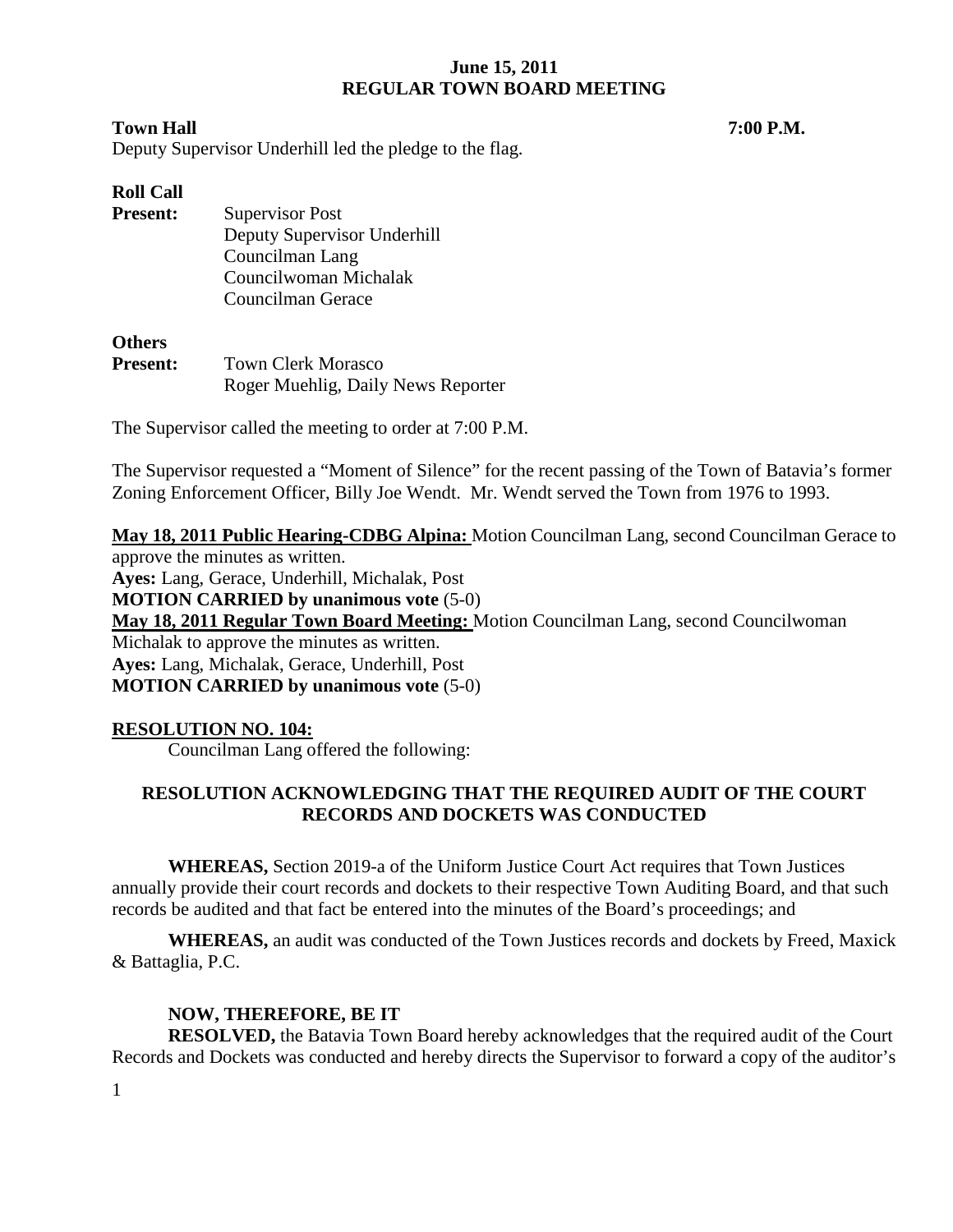report along with a copy of this resolution to Dennis W. Donnelly, Director of Internal Audit, New York State Office of Court Administration, 98 Niver Street, Cohoes, New York 12047.

**Second by**: Deputy Supervisor Underhill **Ayes:** Lang, Underhill, Michalak, Gerace, Post **APPROVED by unanimous vote** (5-0)

#### **RESOLUTION NO. 105:**

Deputy Supervisor Underhill offered the following:

# **AWARD OF CONTRACT FOR TEMPERATURE AND HUMITDITY CONTROL SYSTEM FOR COMPUTER SERVER ROOM ARCTIC REFRIGERATION COMPANY OF BATAVIA INCORPORATED**

**WHEREAS,** the Town Engineer solicited quotes for furnishing and installing a temperature and humidity control system to be placed in the service room; and

**WHEREAS,** two proposals were received and one no bid; and

**WHEREAS**, Arctic Refrigeration Company of Batavia, Incorporated submitted the lowest responsible proposal which meets the specifications as reviewed by the Town Engineer.

# **NOW, THEREFORE, BE IT**

**RESOLVED,** the Batavia Town Board hereby authorizes the Supervisor to execute the contract (request for proposal specifications as binding contract) at a cost not to exceed Four Thousand Ninety-Four dollars and Zero cents (\$4,094.00); and be it further

**RESOLVED,** the expenditure will be appropriated from line item A1620.200 Equipment.

**Second by: Councilman Lang Ayes:** Underhill, Lang, Michalak, Gerace, Post **APPROVED by unanimous vote** (5-0)

## **RESOLUTION NO. 106:**

Supervisor Post offered the following:

## **DEDICATION OF WATER AND SEWER IMPROVEMENTS FOR UPSTATE MEDICAL AND TECHNOLOGY PARK FROM GENESEE COUNTY ECONOMIC DEVELOPMENT CENTER**

**WHEREAS,** GENESEE COUNTY ECONOMIC DEVELOPMENT CENTER / GENESEE GATEWAY LOCAL DEVELOPMENT CORP.(GCEDC/GGLDC) has substantially completed water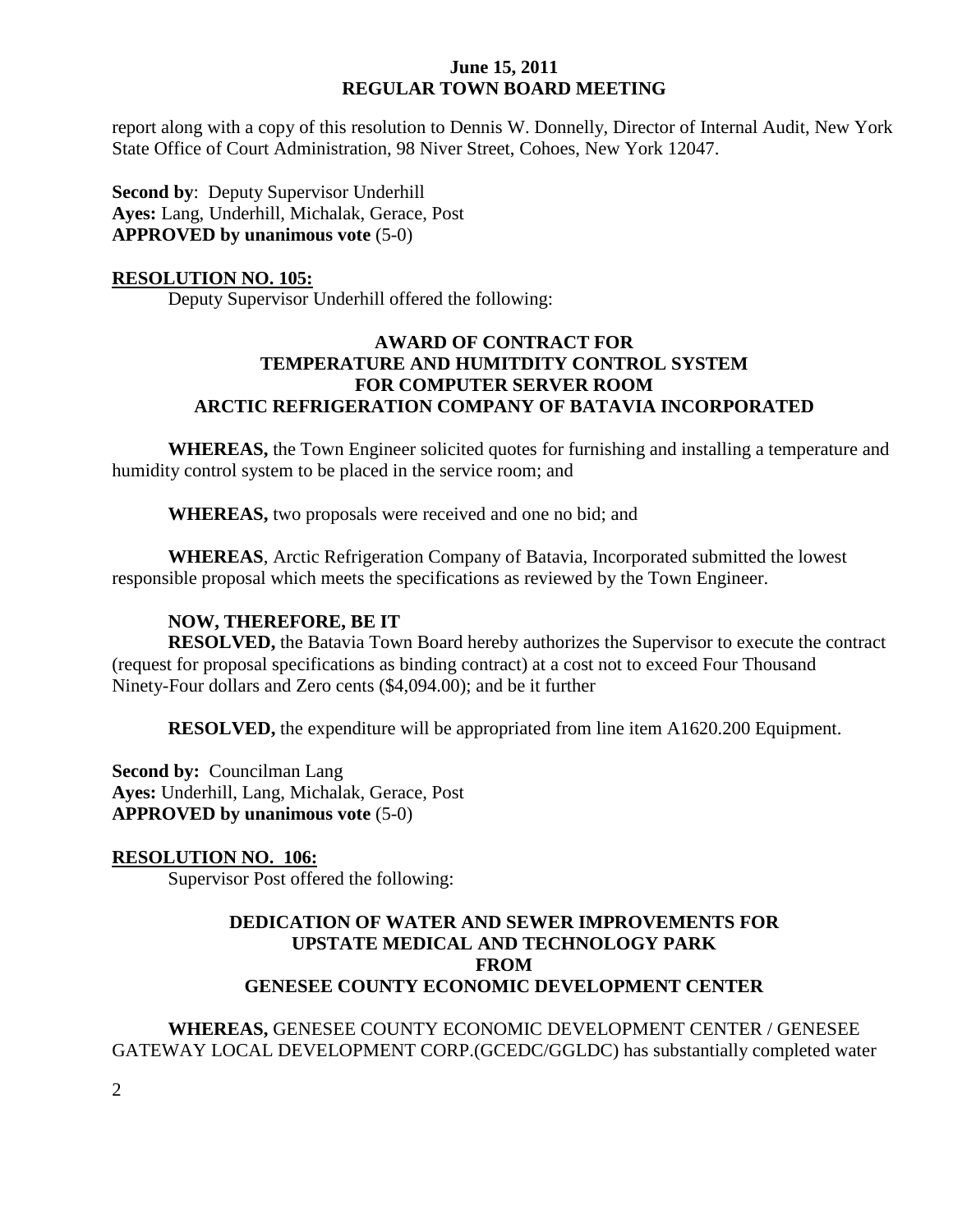and sewer improvements necessary for the Upstate Medical and Technology Park; and

**WHEREAS,** GCEDC/GGLDC has constructed the water and sewer improvements as shown on drawings labeled Upstate New York Medical and Technology Park dated October 23, 2007 and subsequent revisions, under the supervision of the Town of Batavia, and in accordance with the rules, regulations and laws regarding such construction; and

**WHEREAS,** GCEDC/GGLDC has requested the Town of Batavia to accept dedication of said water and sewer improvements as described in the attached letter; and

**WHEREAS,** the attached letter identifies some punch list items remain which the GCEDC/GGLDC agree to work with the Town until their completion and/or resolution;

#### **NOW, THEREFORE, BE IT**

**RESOLVED,** the Town of Batavia accepts dedication of said water and sewer improvements from GENESEE COUNTY ECONOMIC DEVELOPMENT CENTER / GENESEE GATEWAY LOCAL DEVELOPMENT CORP.

**Second by: Councilman Gerace Ayes:** Post, Gerace, Lang, Underhill, Michalak **APPROVED by unanimous vote** (5-0)

#### **RESOLUTION NO. 107:**

Councilwoman Michalak offered the following:

#### **DEDICATION OF WATER AND SEWER IMPROVEMENTS FOR GENESEE VALLEY AGRI-BUSINESS PARK FROM GENESEE COUNTY ECONOMIC DEVELOPMENT CENTER**

**WHEREAS,** GENESEE COUNTY ECONOMIC DEVELOPMENT CENTER / GENESEE GATEWAY LOCAL DEVELOPMENT CORP. (GCEDC/GGLDC) has substantially completed water and sewer improvements necessary for the Genesee County Ag Park; and

**WHEREAS,** GCEDC/GGLDC has constructed the water and sewer improvements as shown on drawings labeled Genesee Valley Agri-Business Park dated August 17, 2009 and subsequent revisions, under the supervision of the Town of Batavia, and in accordance with the rules, regulations and laws regarding such construction; and

**WHEREAS,** GCEDC/GGLDC has requested the Town of Batavia to accept dedication of said water and sewer improvements as described in the attached letter; and

**WHEREAS,** the attached letter identifies some punch list items remain which the GCEDC/GGLDC agree to work with the Town until their completion and/or resolution;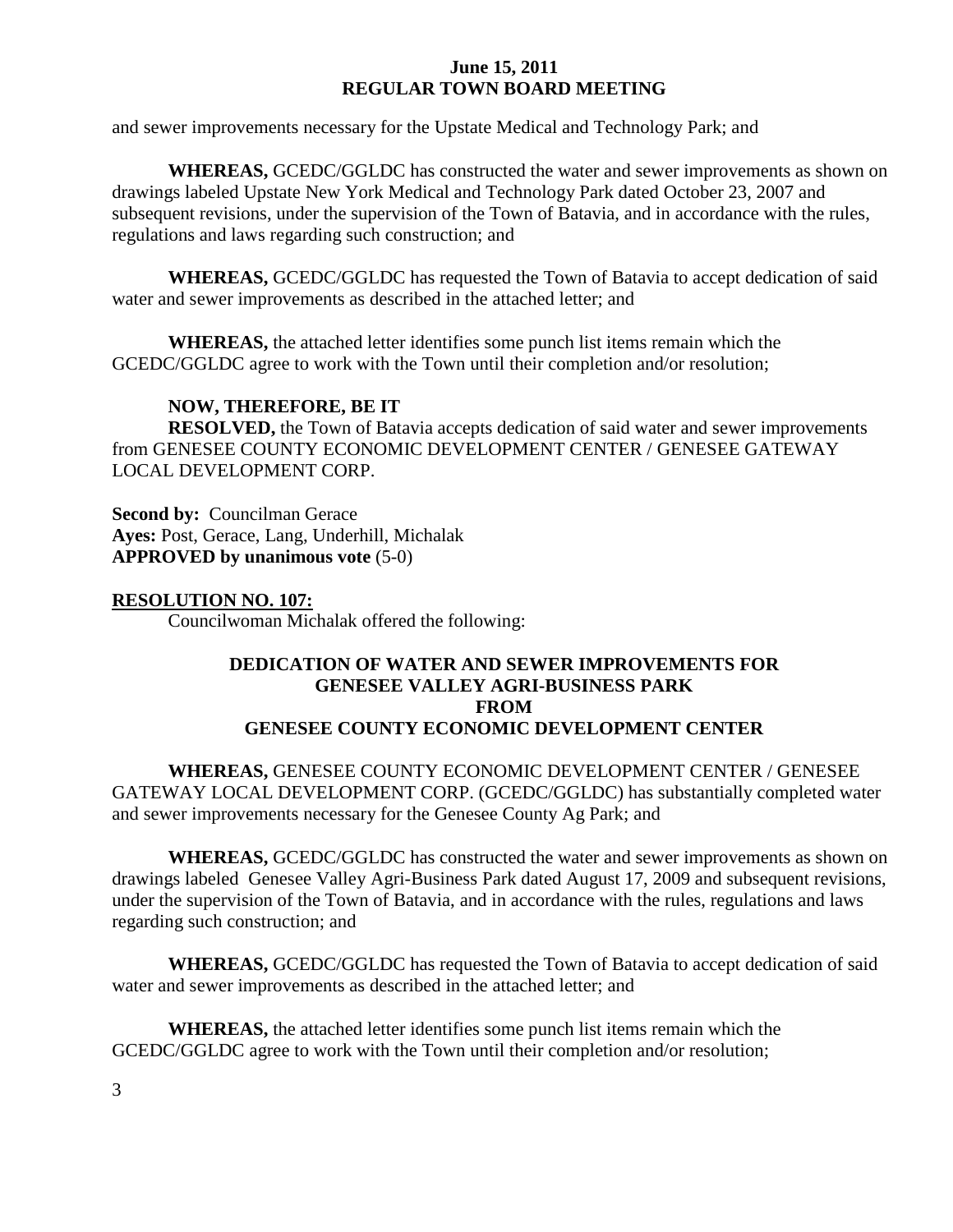#### **NOW, THEREFORE, BE IT**

**RESOLVED,** the Town of Batavia accepts dedication of said water and sewer improvements from GENESEE COUNTY ECONOMIC DEVELOPMENT CENTER / GENESEE GATEWAY LOCAL DEVELOPMENT CORP.

**Second by: Deputy Supervisor Underhill Ayes:** Michalak, Underhill, Gerace, Lang, Post **APPROVED by unanimous vote** (5-0)

#### **RESOLUTION NO. 108:**

Councilman Gerace offered the following:

## **APPOINTMENT – TOWN ASSESSOR**

**WHEREAS,** Michael Cleveland has been the Assessor for the Town of Batavia since July 1, 1991, with the current term expiring September 20, 2013; and

**WHEREAS,** Mr. Cleveland resigned the duties of Assessor as of Wednesday, June 15, 2011, and

**WHEREAS,** Rhonda Saulsbury, Town of Batavia Assessor Trainee has successfully completed the basic course of training requirements and training time for appointment to assessor (NYSORP letter and certificate attached);

**WHEREAS,** as Assessor Trainee, Ms. Saulsbury has done an exemplary job.

## **NOW, THEREFORE, BE IT**

**RESOLVED,** the Batavia Town Board hereby appoints Rhonda Saulsbury, 8795 Rollin Circle, Batavia, New York 14020, as Assessor for the Town of Batavia to serve the unexpired term. The term will begin immediately and expire September 30, 2013.

**Second by: Councilman Lang Ayes:** Gerace, Lang, Underhill, Michalak, Post **APPROVED by unanimous vote** (5-0)

**Discussion-** Supervisor Post expressed his gratitude to Mr. Cleveland and his congratulations to Ms. Saulsbury's on her accomplishment.

#### **RESOLUTION NO. 109:**

Councilman Lang offered the following:

## **RESOLUTION APPOINTING ASSESSOR TRAINEE**

**WHEREAS,** the Town of Batavia desires to appoint Daniel Lang, as Assessor Trainee; and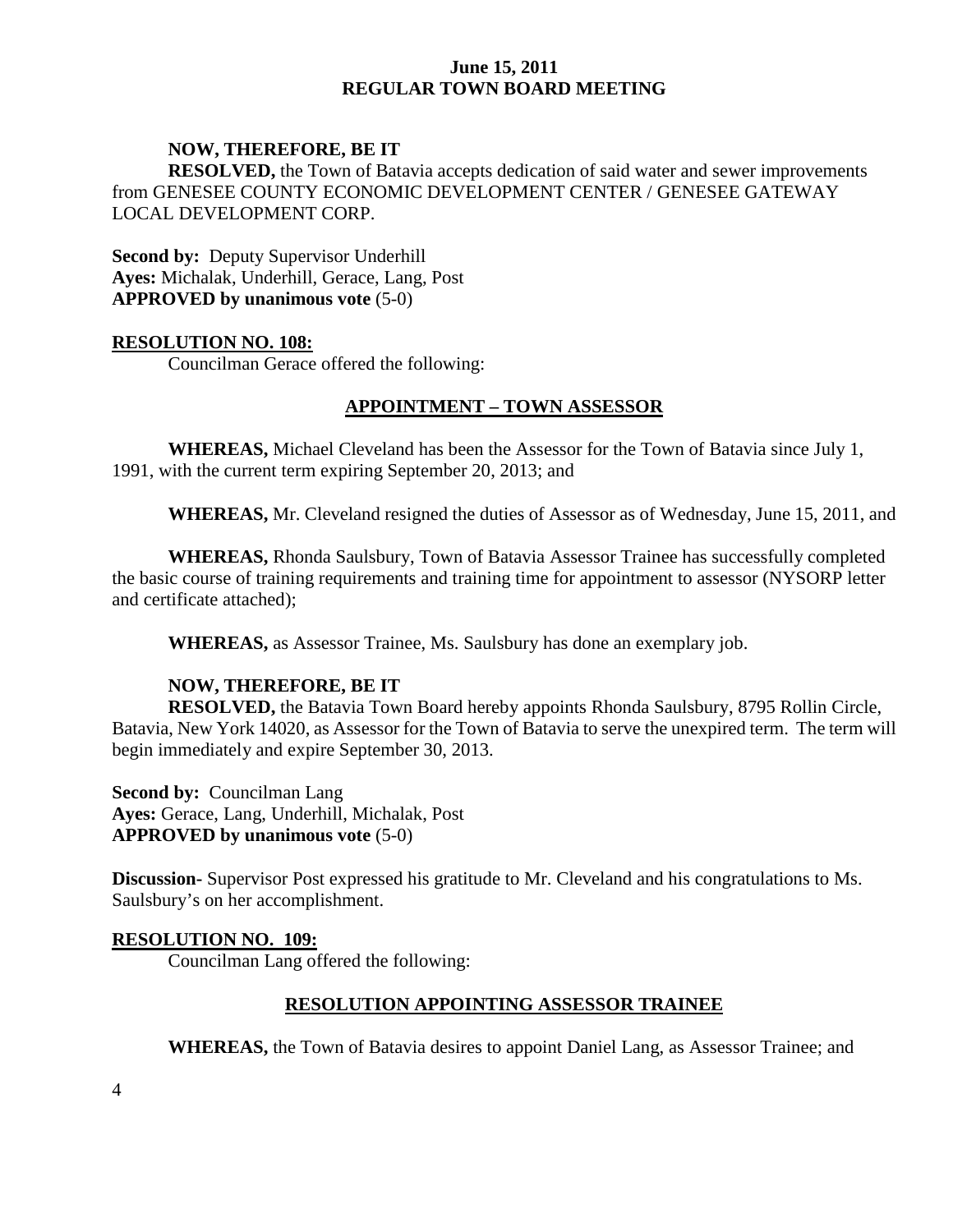**WHEREAS,** Daniel Lang satisfies the requirements and qualifications of the position of Assessor Trainee; and

**WHEREAS,** it is anticipated that the appointment of Mr. Lang to the position of Assessor Trainee will most effectively ensure the provision of necessary services to the Town and its residents.

# **NOW THEREFORE, BE IT**

**RESOLVED,** the Batavia Town Board hereby appoints Daniel Lang as Assessor Trainee, effective immediately.

**Second by: Councilman Gerace Ayes:** Lang, Gerace, Underhill, Michalak, Post **APPROVED by unanimous vote** (5-0)

**Discussion-** Supervisor Post expressed that Mr. Lang will be doing this with no additional pay. Working between the Building Department and Assessment office compliments each other.

#### **RESOLUTION NO. 110:**

Deputy Supervisor Underhill offered the following:

## **DISPOSE OF EQUIPMENT**

**WHEREAS,** the Town Clerk recommended to the Batavia Town Board to declare the following equipment of no value to the Town, dispose of and remove it from the Town's inventory:

Tag #34- Dell Computer, SN#73B6D21 Tag #43-MC Clone Computer Acer Laptop, Purchased 1999, SN# 9145B0119590400064K Power Graphics Computer Generic Computer SN# 849399 Star System Computer SonicWall TZ190, SN# 0017C52AD864 APC Backup Pro 1400

**WHEREAS,** the computer hard drives have been erased, removed and smashed by Hurricane Technology.

#### **NOW, THEREFORE, BE IT**

**RESOLVED,** the Batavia Town Board hereby declares the aforementioned equipment of no value to the Town and authorizes the Town Clerk to dispose of such and directs the bookkeeper to remove the items from the Town's inventory.

**Second by:** Councilman Lang **Ayes:** Underhill, Lang, Michalak, Gerace, Post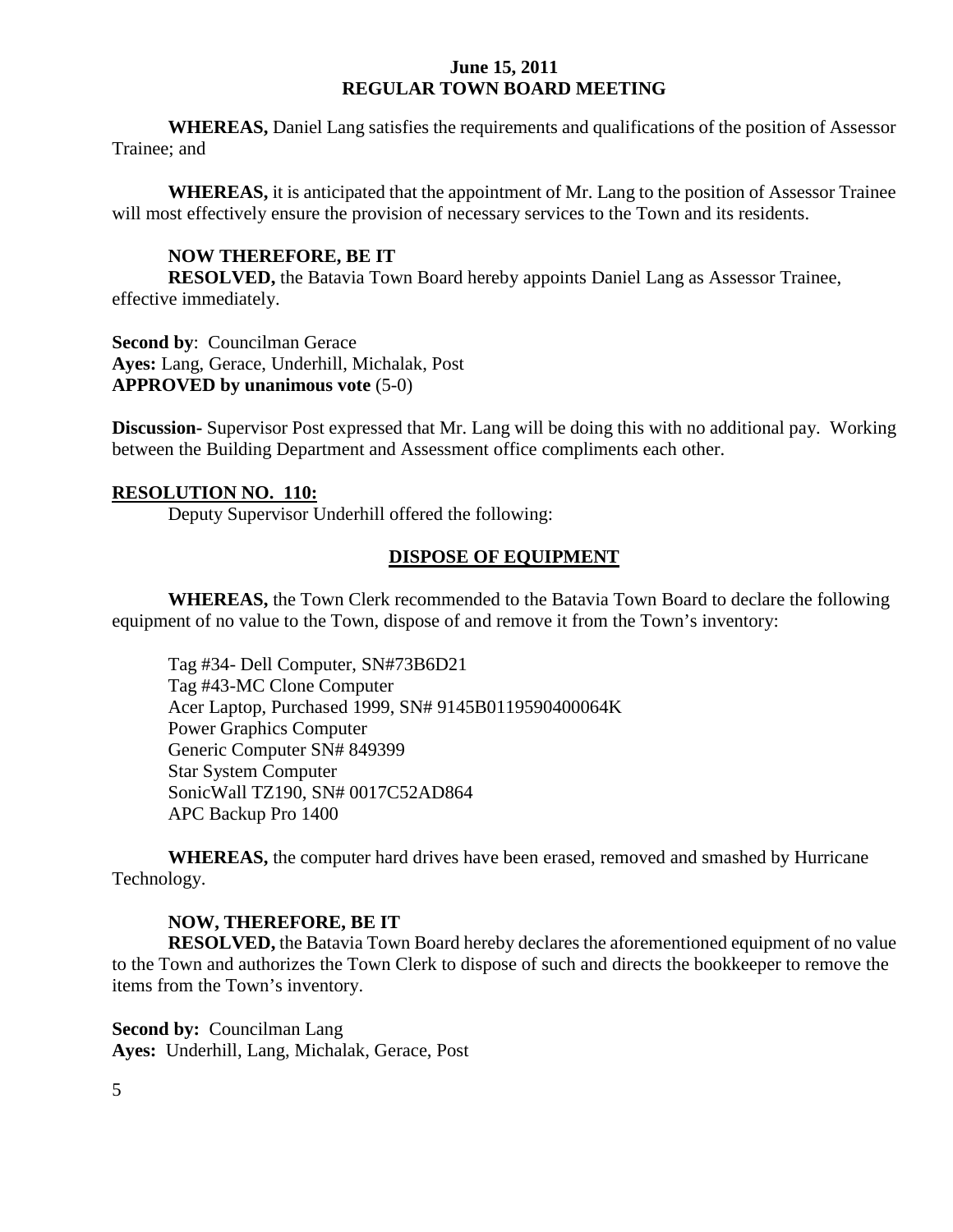#### **APPROVED by unanimous vote** (5-0)

#### **RESOLUTION NO. 111:**

Supervisor Post offered the following:

# **UPGRADE TOWN FACILITIES ACCESS SYSTEM CORE LOCKS AND KEYS INTERIOR DOORS**

**RESOLVED**, the Batavia Town Board hereby authorizes the upgrade of the Town Facilities Best Lock Access System for interior office doors, with the purchase of the Best Lock Cormax from Stanley Security Solutions at a cost of \$1,614.81 (quotes attached).

**Second by:** Councilman Gerace **Ayes:** Post, Gerace, Lang, Underhill, Michalak **APPROVED by unanimous vote** (5-0)

#### **RESOLUTION NO. 112:**

Councilwoman Michalak offered the following:

# **NEW YORK STATE DEPARTMENT OF ENVIRONMENTAL CONSERVATION ELECTRONIC WASTE COLLECTION SITE REGISTRATION**

**RESOLVED**, the Batavia Town Board hereby authorizes the Supervisor to execute the New York State Department of Environmental Conservation (NYSDEC) registration form for the Town's electronic waste collection site (form attached); and be it

**FURTHER RESOLVED,** payment of \$250.00 for the registration fee is hereby authorized to the NYSDEC.

**Second by: Councilman Gerace Ayes:** Michalak**,** Gerace, Lang, Underhill, Post **APPROVED by unanimous vote (**5-0)

**Abstract No. 6-2011:** Motion Councilman Gerace, second Councilwoman Michalak to authorize the Supervisor to pay the following vouchers: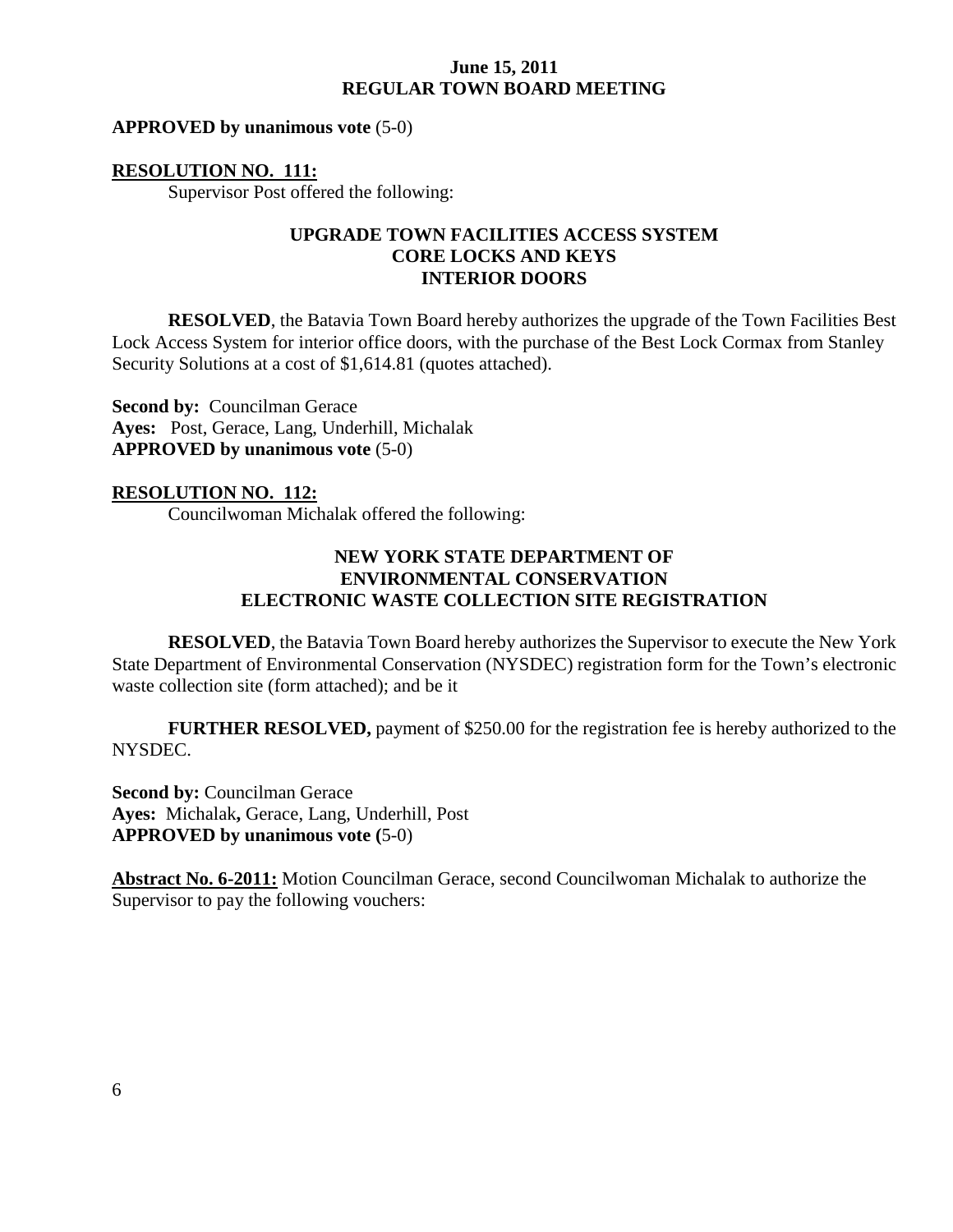| General           | \$45,363.78 |
|-------------------|-------------|
| Highway           | 12,825.05   |
| Sewer No. 1       | 1,781.40    |
| Sewer No. 2       | 1,782.03    |
| Water             | 10,780.57   |
| Pearl             | 318.42      |
| NW Route 98       | 175.00      |
| NE Route 98       | 175.00      |
| Pratt             | 350.00      |
| Creek             | 350.00      |
| Wilkinson         | 445.49      |
| Rose              | 1,594.15    |
| Alexander/Pike    | 2,641.94    |
| Wortendyke        | 31,663.72   |
| W Main/Wortendyke | 60.00       |
| Sewer             |             |
| <b>Total</b>      | 110,306.55  |

Check numbers 15970-15990, 15992-16049, ACH \$4,547.50. Online \$2,426.47 **Ayes:** Gerace, Michalak, Lang, Underhill, Post **MOTION CARRIED by unanimous vote** (5-0)

# **DEPARTMENT REPORTS:**

**The Supervisor reported:**

**Highway Department** has been working on Galloway and Kelsey Roads cleaning ditches and drainage.

**Wastewater-** There has been a delay in the Sewer District 1 pump station due to warranty issues. The Wastewater department responded to a broken sewer line west of the Bushville Bridge.

**Website-** Met with the Town Clerk, Engineer Technician and Rockhopper on the redevelopment of the Town's website.

**Building Department-** There are many ongoing projects. The hotel project is moving forward.

## **Supervisor's Report:**

**Status Report on expenditures and revenues** is available for the Board's review. The investment sheets will be entered into the minute book. The General and Reserve Funds are invested in CD's paying a rate of .20% and .40%.

**GAM-** Next GAM Meeting will be tomorrow evening at BW's, hosted by the Town of Pavilion at 7:00 P.M.

**NYS GOVERNMENT FINANCE OFFICERS ASSOCIATION (GFOA) SEMINAR**-Motion was made by Deputy Supervisor Underhill, second by Councilman Gerace authorizing the Secretary to the Supervisor to attend the GFOA Summer Seminar July 14, 2011 at Terry Hills at a cost of \$75.00. **Ayes:** Underhill, Gerace, Lang, Michalak, Post

7